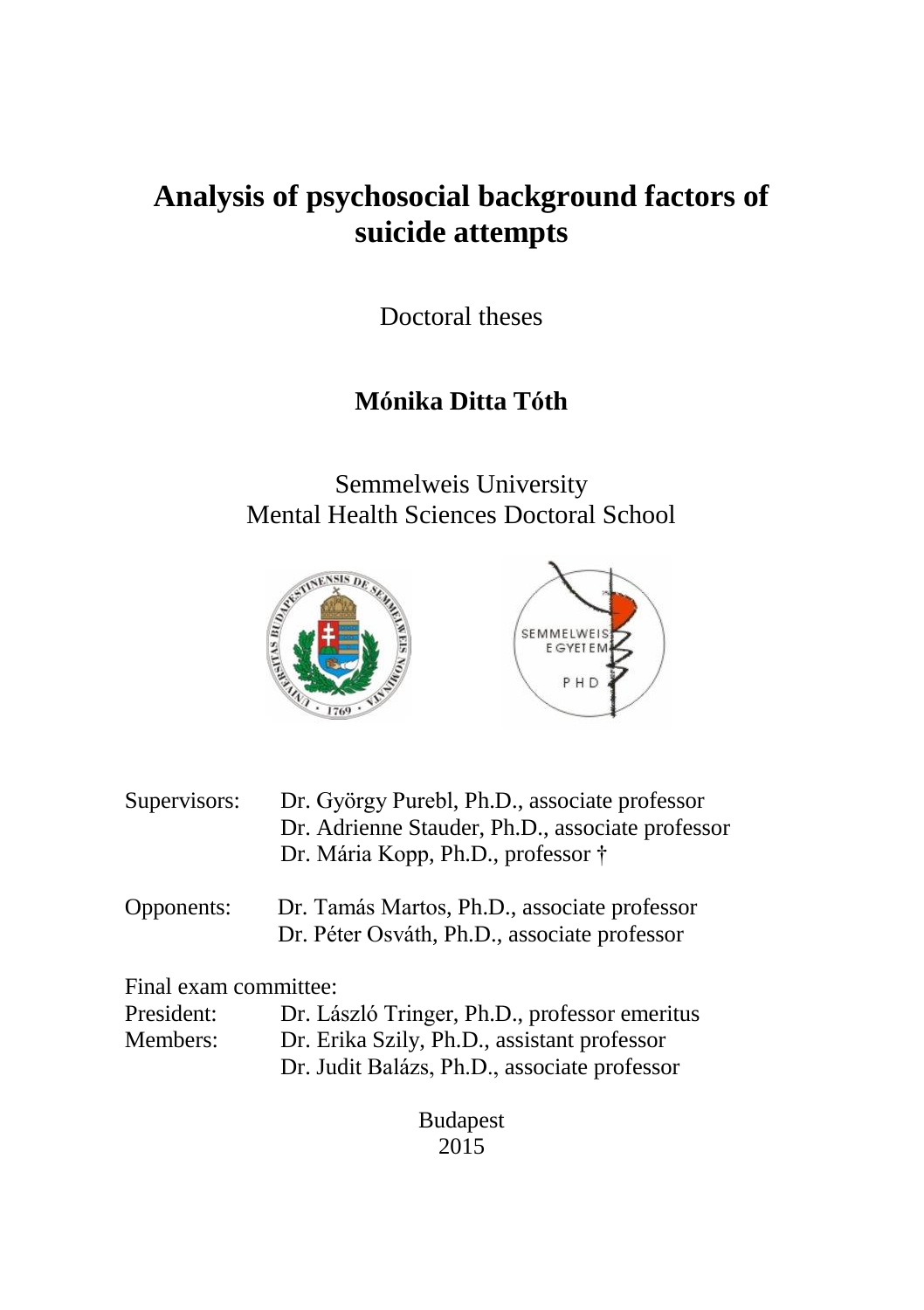# **Introduction**

According to the World Health Organization, the definition of suicide is the act of deliberately killing oneself. Suicide is a major public health problem worldwide as well as in Europe. In 2012, altogether 804,000 people took their own life (WHO, 2014). There are approximately 150,000 suicides in Europe yearly, and 58,000 in the European Union (WHO, 2008). Suicide rates differ by region, age group, gender, ethnicity and the method of mortality registration. Suicide takes a higher toll on the population of Hungary than on other European countries, as Hungary has one of the highest suicide rates in the world (Rihmer and Fekete, 2012). In 2012, the global suicidal rate was 11.4 (WHO, 2014), while in Hungary it was 23.6. Fortunately, in the year 2013, the rate decreased to 21.2, which meant 2093 completed suicides (KSH, 2014).

Suicidal behaviour is multi-causal and has several risk factors; it can never be explained by only one cause. Primary, secondary and tertiary risk factors can be distinguished, and suicidal behaviour is caused by their common existence (Rihmer and Fekete, 2012):

- A. *Primary factors:* psychiatric diseases, previous suicide attempts, direct or indirect communication of suicidal intent, previous suicide in the family, decreased serotonin activity
- B. *Secondary factors*: psychosocial factors, childhood losses, traumas, aggressive, impulsive personality traits, irritable temperament, isolation (being single or divorced), unemployment, negative life events, and smoking
- C. *Tertiary factors*: demographics: male gender, homosexuality, adolescence and vulnerable periods: spring, early summer, birthday, peri-menstrual periods, and morning hours

Not all suicide attempts have a lethal outcome, but there are only estimations about their number over completed suicides. There are approximately 10-15 times more suicide attempts then lethal ones (Diekstra, 1989; Lonnqvist, 2009), and they increase the risk 50-100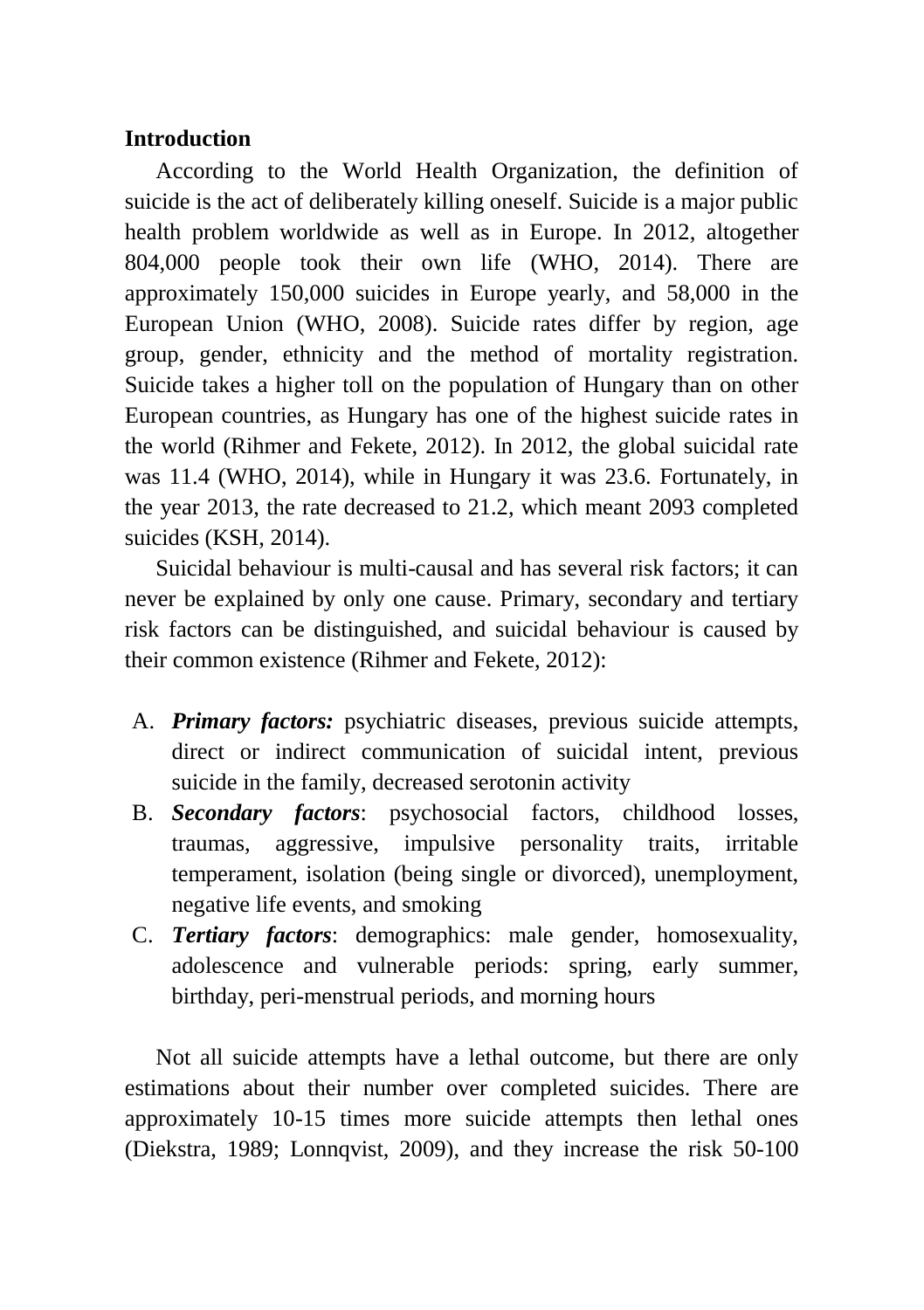times (Hawton and van Heeringen, 2009). In prior studies, deliberate self-harm was found in at least 40% of suicide victims' anamneses, but estimations of about 66% exist as well. Other prospective studies found that 1-6% of hospitalized deliberate-self harm patients died by suicide within one year, especially when they had an intent to die (Owens, 2002; Rihmer, 2007).

Belonging to an ethnic minority group and having an ethnic identity are risk factors for suicidal behaviour (Wahlbeck, 2009). Globally, there was only one comprehensive epidemiological investigation about the suicidal behaviour of the Roma population; this was conducted in Hungary between 1970 and 1980. In the aforementioned study, the attempted suicide rate among the Romas was found to be almost three times higher than that of the general population (Lester, 2015; Zonda and Lester, 1990).

In his significant book, Béla Buda (1997) emphasizes the role of conflictual relationships and maladaptive reactions in the background of suicidal behaviour (Buda, 1997). In the WHO/EURO Multicentre study, relationship conflicts and losses were more common (70%) in the Hungarian subsample compared to other European countries. The most common motives of the attempts included expression of attachment, to make someone feel remorse, to influence others' opinion and to ease an unbearable situation (Osváth, 2001). Suicidology has different approaches: psychiatric, biological, psychological, sociological, cultural and integrative.

# **Objectives**

The main aim of my dissertation is to explore psychiatric, psychological, sociological and cultural determinants of suicide behaviours in an integrative approach. The main objectives of my research are as follows:

1. To investigate socio-demographic characteristics of suicide attempters: gender, ethnicity, marital status, educational level, employment.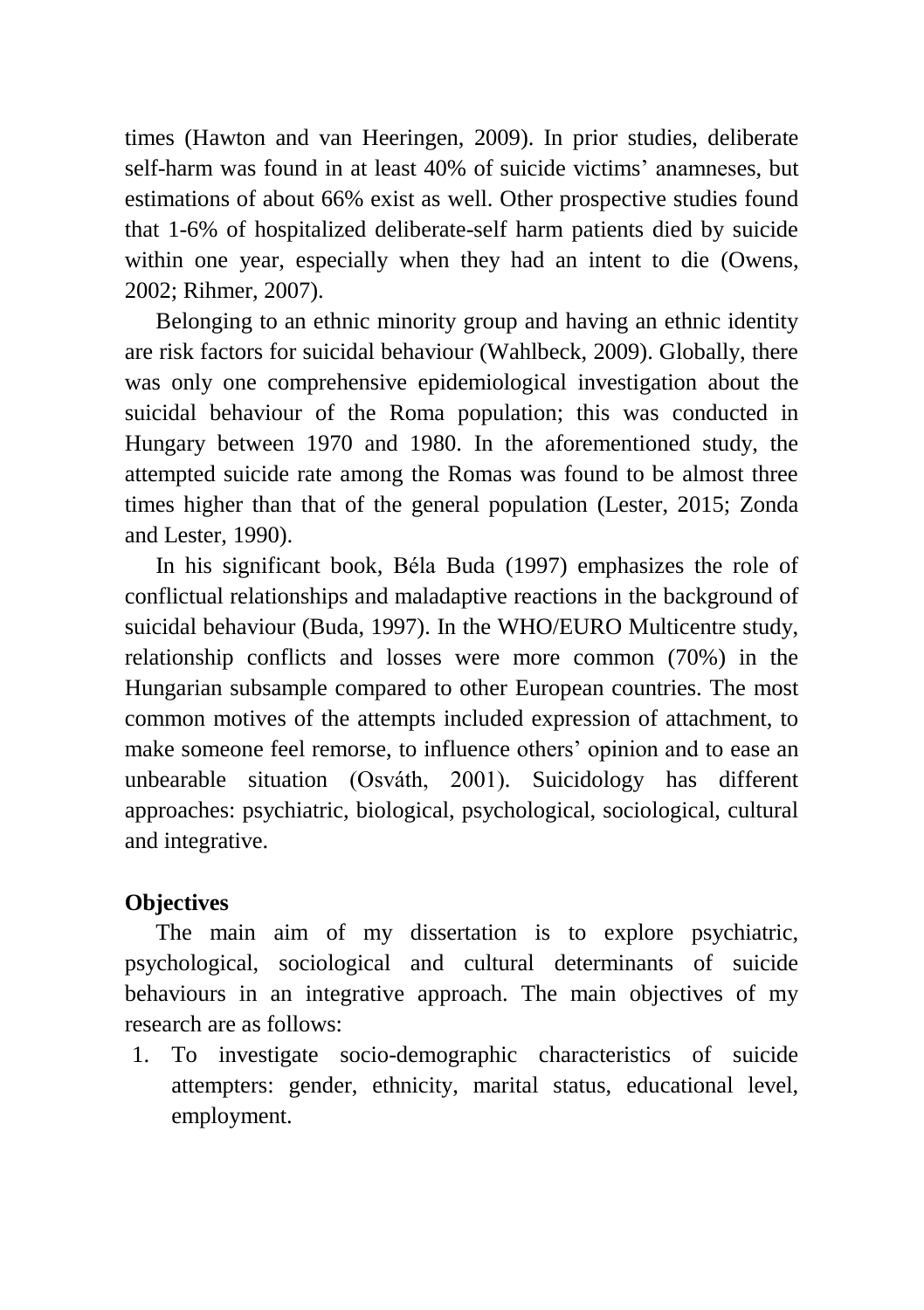- 2. To explore gender differences in the choice of method, reported reason, intention and frequency of suicide attempts.
- 3. To identify risk factors concerning the intent to die and to commit multiple suicide attempts that increase the risk of completed suicide.
- 4. To explore psychological determinants of suicide attempters using semi-structured interviews: depression, hopelessness, social support, meaning in life, psychiatric diagnoses, self-destructive behaviours, family history of suicide.
- 5. To explore the relationship between suicide intent categories (Feuerlein, 1971) and psychological determinants.
- 6. To determine gender differences in the psychological risk factors of interpersonal conflicts.
- 7. To investigate ethnic differences in the socio-demographic and psychosocial risk factors of recurrent suicidal behaviours among Roma and non-Roma patients.
- 8. To provide gender and culture specific preventive recommendations tailored for the Hungarian needs.

# **Methods**

This study was part of the OSPI-Europe project (Optimizing Suicide Prevention Programs and their Implementation in Europe) which was carried out between October 1, 2008 and December 31, 2012 (Hegerl et al., 2009).

# *Sample*

The first **database** (N=8,175) included all registered suicide attempters from the four intervention regions (Portugal, Germany, Ireland, Hungary) of the OSPI project's years. The second database included **150 semi-structured interviews** conducted with deliberate self-poisoners. The interviews can supplement the main findings of the OSPI project by giving a broader picture concerning the demographic, psychological and psychosocial characteristics of the suicide attempters.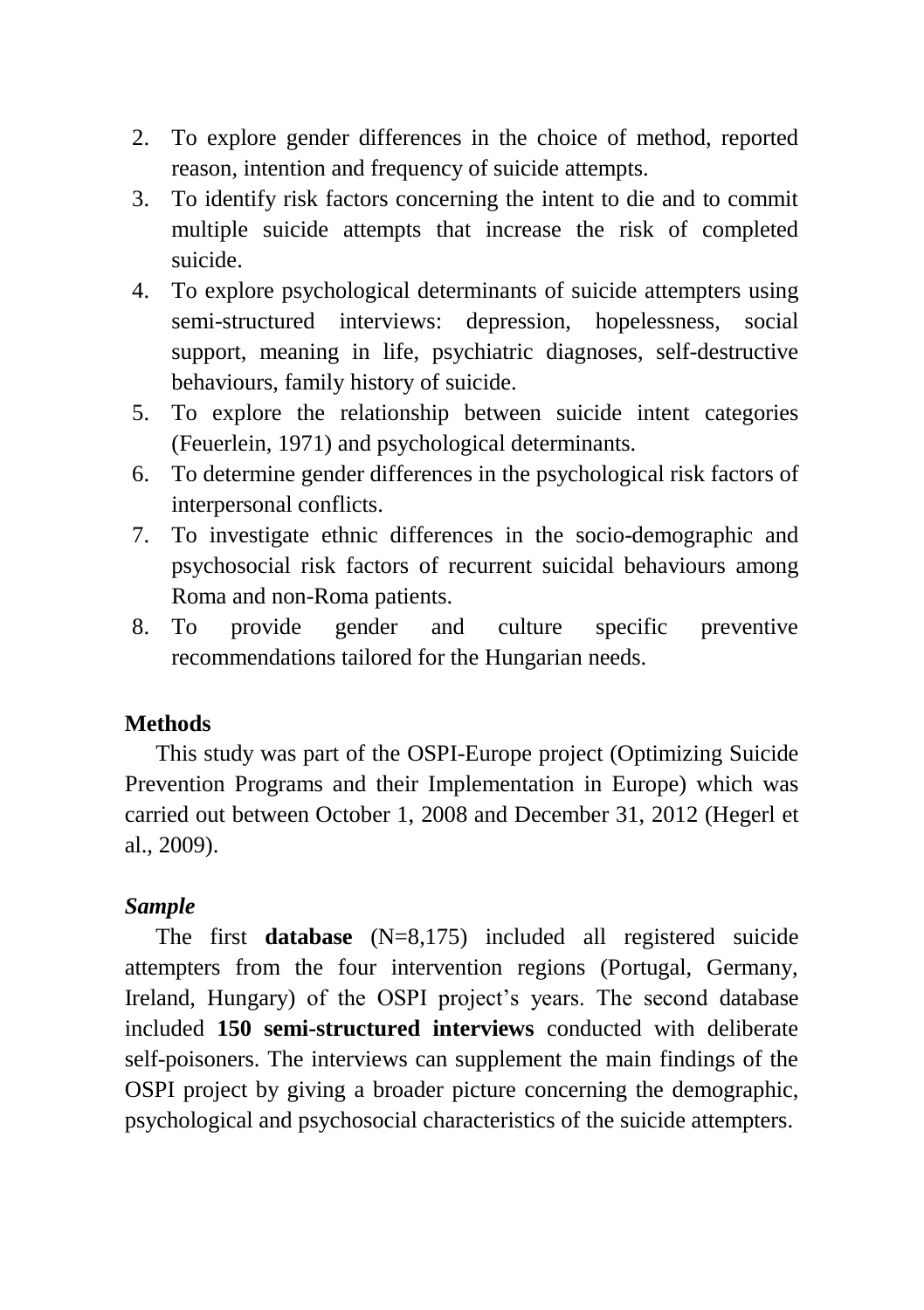### *Measuring instruments*

A standardized evaluation form was used in the OSPI program previously developed by the MONSUE (Monitoring Suicidal Behaviour in Europe) project (Schmidtke, 2010). This protocol was used in all intervention regions to evaluate suicidal acts registered in medical records. The evaluation form included the Feuarlein's scale, which differentiates the following suicide intent types: (1) *deliberate selfharm*: strain is reduced by physical pain caused deliberately. (2) *Parasuicide pause:* escape from an unbearable situation, referred as "escape" in this study. (3) *Parasuicide gesture:* manipulative act with no suicidal intent, referred as "manipulative intent" in the dissertation. (4) *Serious intent to die*: the aim is to end one's own life.

Suicidal intents were categorized by two independent investigators, the author of the dissertation and a former student of our institute. Content analysis was conducted based on the circumstances of the attempts listed in medical records.

Potential risk factors for suicide were collected during semistructured interviews: demographics, psychiatric diagnosis and treatment, self-destructive behaviour, family history of suicide and previous attempts. Open-ended questions about the circumstances of suicide attempts constituted the main part of the interview. Patients also completed the shortened Beck Depression, the Social Support, the Hopelessness and the Meaning in Life questionnaires.

# *Statistical analysis*

Content analysis of medical record texts and interviews was conducted by two independent investigators. The texts were categorized according to previously defined categories. Demographics, suicide methods and intent were analysed with descriptive statistics. Binary logistic regression was performed to identify risk factors in the development of suicidal intents in the different countries. ANOVA was used to evaluate the relationship between different intent-categories and psychological indicators.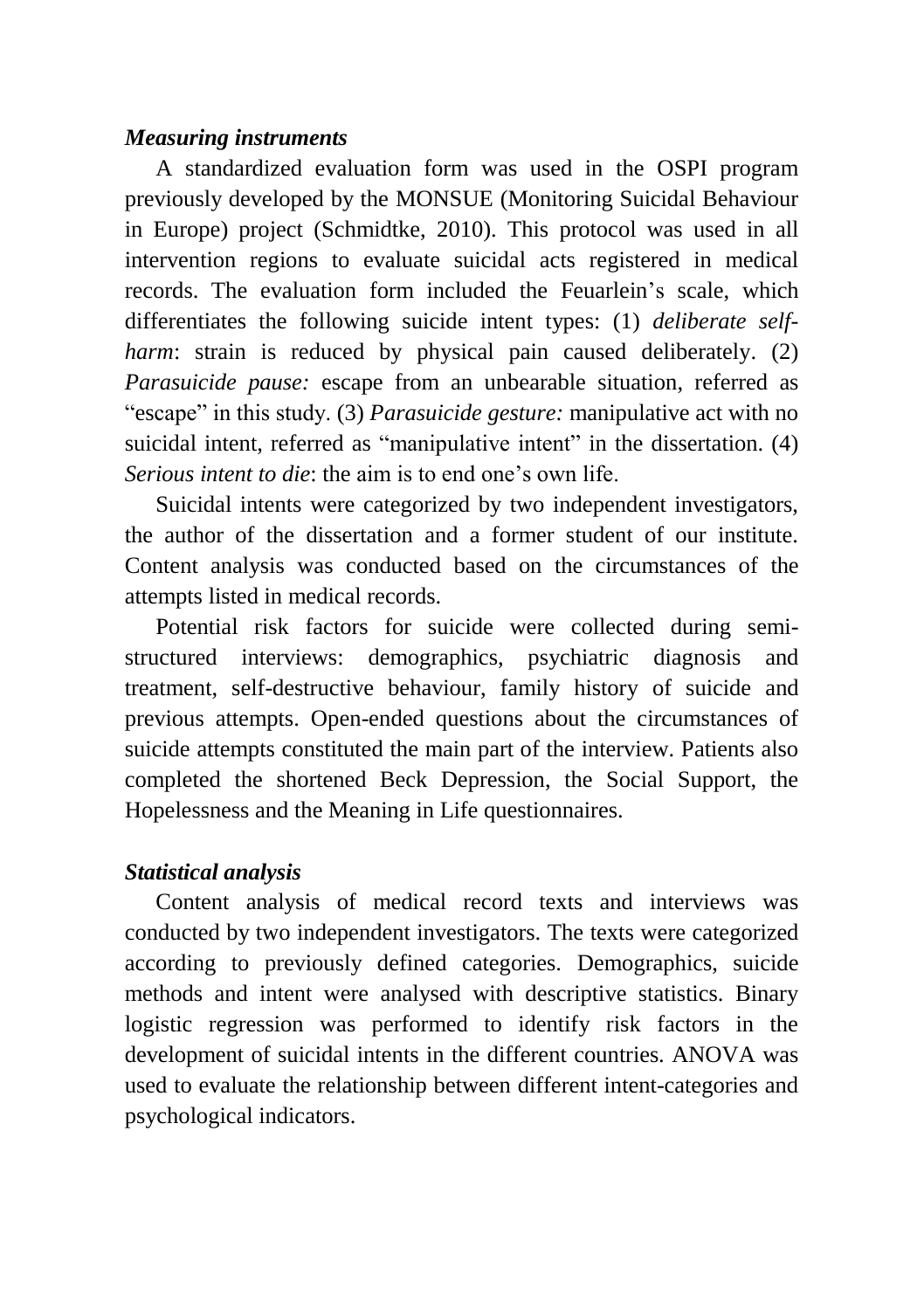Gender and ethnic differences in the precipitating factors, chosen method, suicidal intent and psychiatric characteristics of suicide attempters were investigated by chi-squared tests. Ethnic and gender differences in the psychological determinants were analysed by twosample t-tests.

ANOVA was used to evaluate the difference between the mean of depression scores of those who indicated interpersonal conflicts in the background of suicide and those who did not. Stepwise linear regression analyses were performed to identify potential socio-demographic and psychological predictors of multiple suicide attempts.

Differences in potential risk factors for first and multiple attempters were investigated by chi-squared and two-sample t-tests in Roma and non-Roma ethnic groups. Odds ratio analysis was used to identify potential risk factors for multiple suicide attempts in both ethnic groups. A  $p$  value of  $\leq 0.05$  was considered as statistically significant in this dissertation. The statistical software used for all analyses was SPSS, version 20.0.

### **Results**

#### *Demographic indicators*

The gender ratio was 43:57 in the international sample, with a female predominance. The mean age was 37.3 years (SD:16,3), with no gender difference. The interview sample consisted of 150 subjects, 97 female and 53 male patients, the mean age was 40.6 years (SD: 13.5). Most of them were single (32%) and married (27.3%), followed by divorced or separated (28.7%). 40% of the sample considered themselves as a member of Roma minority group. The majority of the sample had a moderate (56.7%) or low educational level (34.7%). Only 8.7% had a university or college degree  $(n=13)$ . 25% of the subjects were employed, while most of them were unemployed  $(43.3\%)$  or inactive  $(31.3\%)$ .

# *Characteristics of suicide attempts in the international sample (n=8175)*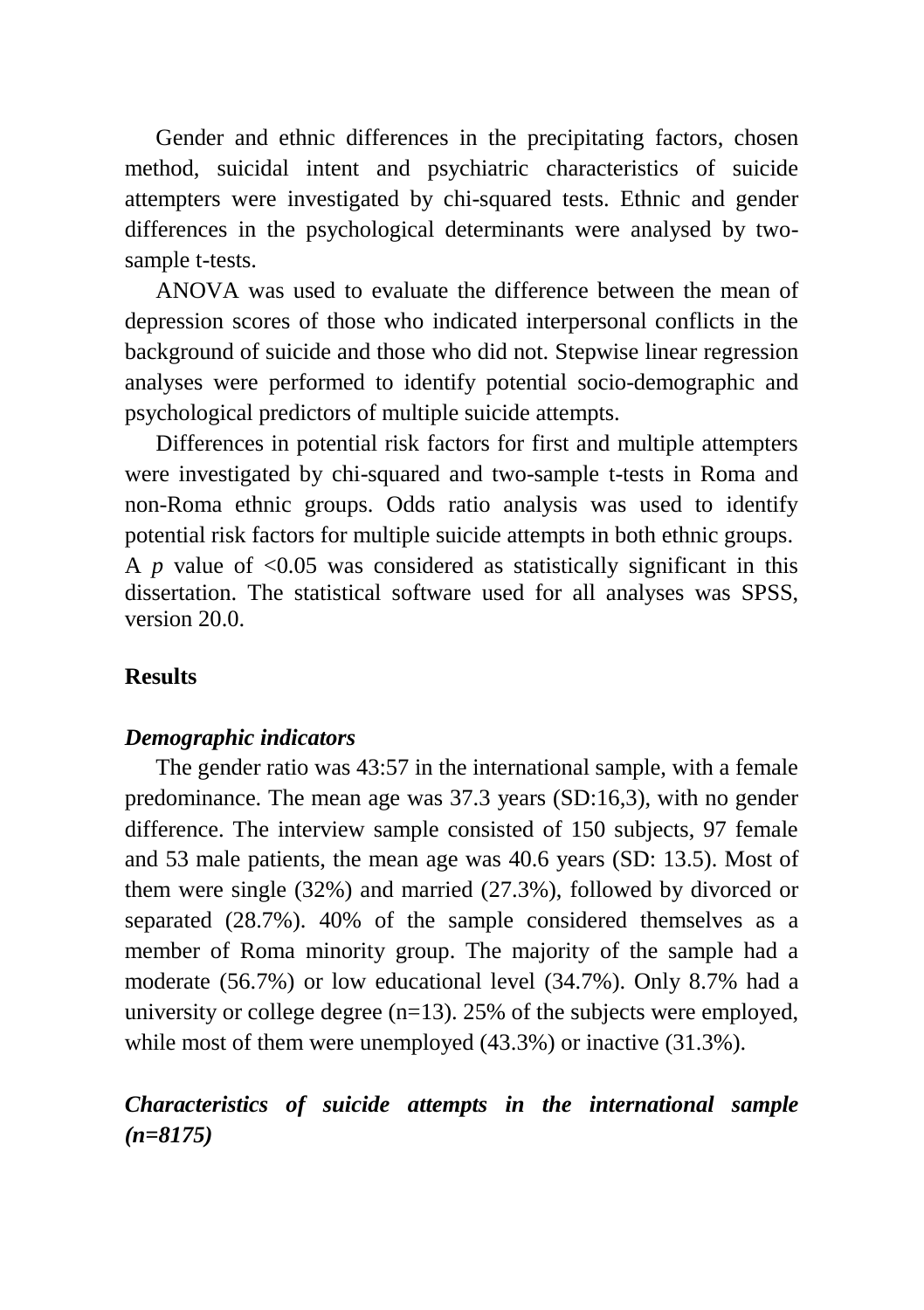The method of suicide attempt used by the majority of the patients was drug overdose (87.3%), with a female predominance (male: 58.4% and female: 75.1%;  $\chi^2_{(1)} = 255.015$ ; p<0.001). 34.6% reported alcohol abuse, mostly men (male: 42.7% and female: 28.4%,  $\chi^2_{(1)}$ =182.757; p<0.001). A *sharp or blunt object* (20.2%) was used by more male than female patients for self-harm (male: 24.1% and female: 17.2%,  $\chi^2_{(1)}$ =59.420; p<0.001). Men were more likely to poison themselves with *chemicals* (male: 3.7% and female: 2.2%,  $χ_{(1)}^2$ =15.922; p<0.001). *Selfstrangulation* was the method in 5.4%, with a male predominance (male: 8.5% and female: 3.1%,  $\chi^2_{(1)}$ =113.119; p<0.001). Some of the patients tried to commit suicide with more than one method (maximum 4), therefore all the methods are included in the data analysis.

Information concerning the suicidal intent was available in 5215 cases (63.7%). Most of the patients committed suicide with *an intention to die* (51.2%), significantly more male patients than female (male: 57.1% and female: 48.6%,  $\chi^2(1) = 35.743$ ; p<0.001). 1073 subjects had a *manipulative intent* (20.6%) (male: 17.4% and female: 22.8%,  $\chi^2_{(1)}$ =22.617; p<0.001). 14.7% wanted to *escape* from an unbearable situation (male: 13.3% and female: 15.3%,  $\chi^2(1) = 5.438$ ; p=0.020). 662 people committed *deliberate self-harm* (12.7%) (male: 12.3% and female: 13.0%,  $\chi^2_{(1)}$ =0.516; p=0.472). 40.9% of the sample had at least one previous suicide attempt (male: 38.1% and female: 43.2%,  $\chi^2_{(1)}$ =16.669; p<0.001).

#### *Risk factors for intent to die in the international sample*

Entering all potential risk factors, binary logistic regression analysis identified **multiple suicidality** (OR=2.18, CI: 1.2-3.9; p=0.010) as a risk factor only in the Hungarian sample. **Older age** (OR=1.02, CI: 1.01- 1.04; p=0.001), **chemical** (OR=12.2, CI: 2.36-62.73; p=0.003) and **drug intoxication** (OR=3.74, CI: 1.55-9.01; p=0.003), and **fewer methods used** (OR=2.18, CI: 1.20-3.97; p=0.016) were also significant in Hungary. This model explained around 12% of the variance of intent to die.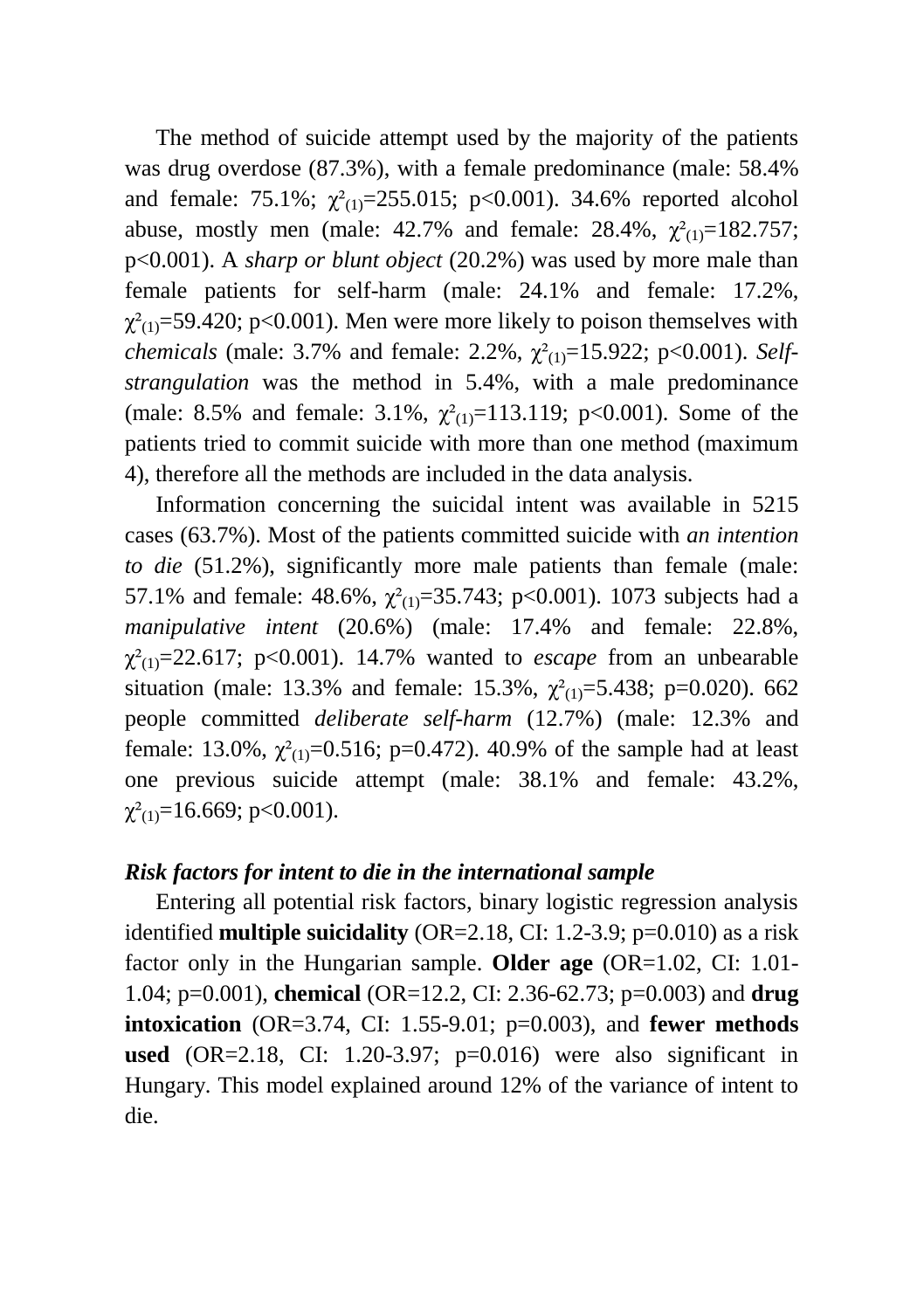In Germany, **self-strangulation** (OR=2.29, CI: 1.09-4.82; p=0.029) and **older age**  $(OR=1.02, CI: 1.01-1.02; p<0.001)$  were significant risk factors. In Ireland, **male gender** (OR=1.25, CI: 1.00-1.55; p=0.035), older age (OR=1.00, CI: 1.00-1.01; p=0.028), **self-strangulation**  (OR=6.55, CI: 4.07-10.55; p<0.001), **self-poisoning by drugs**  (OR=1.36, CI: 1.05-1.78; p=0.020) **and alcohol abuse** (OR=2.09, CI: 1.04-2.98; p<0.001) and **fewer methods used** (OR=0.45 CI: 0.34-0.61; p<0.001) were found as significant determinants of intent to die. **Male gender** (OR=1.91 CI: 1.29-2.83; p=0.001), **chemical intoxication**  (OR=5.07 CI: 1.71-15.03; p=0.003), **alcohol abuse** (OR=3.75 CI: 1.54- 9.09; p=0.003) and **fewer number of methods used** (OR=0.32 CI: 0.15-0.70; p=0.004) were significant risk factors in Portugal.

#### *Characteristics of deliberate self-poisoners (n=150)*

*Self-poisoning by drugs* was the most frequent (87.3%) method (male: 75.5% and female: 93.8%, χ²(1)=10.424; p<0.001). *Intoxication with alcohol* was used in 32% of the sample, with a male predominance (male: 41.5% and female: 26.8%  $\chi^2_{(1)}=3.406$ ; p=0.065). Significantly more males used *chemicals* for self-poisoning (male: 22.6% and female: 6.2%,  $\chi^2_{(1)}$ =6.257; p=0.003). There was no gender difference in the number of swallowed medications; they took 48.2 pills (SD: 56.2), with a minimum of 1 and a maximum of 337.

### *Psychological characteristics of deliberate self-poisoners*

74% of the subjects suffered from at least mild depression. In the whole sample, the mean depression score was 22.6 (SD: 14.7) points. While females had a higher level of depression, the difference was not significant compared to males (male: 19.1 and female: 23.6, p=0.076). The majority of the sample had moderate (10.0%) or severe depression (42.0%), without a difference in gender. The mean hopelessness score was 8.6 points (SD: 5.7) and 38.6% of the sample reached 9 points, which indicates suicide risk. The level of social support was 21.3 (SD: 4.7) in the sample, and sense of coherence (or meaning in life) reached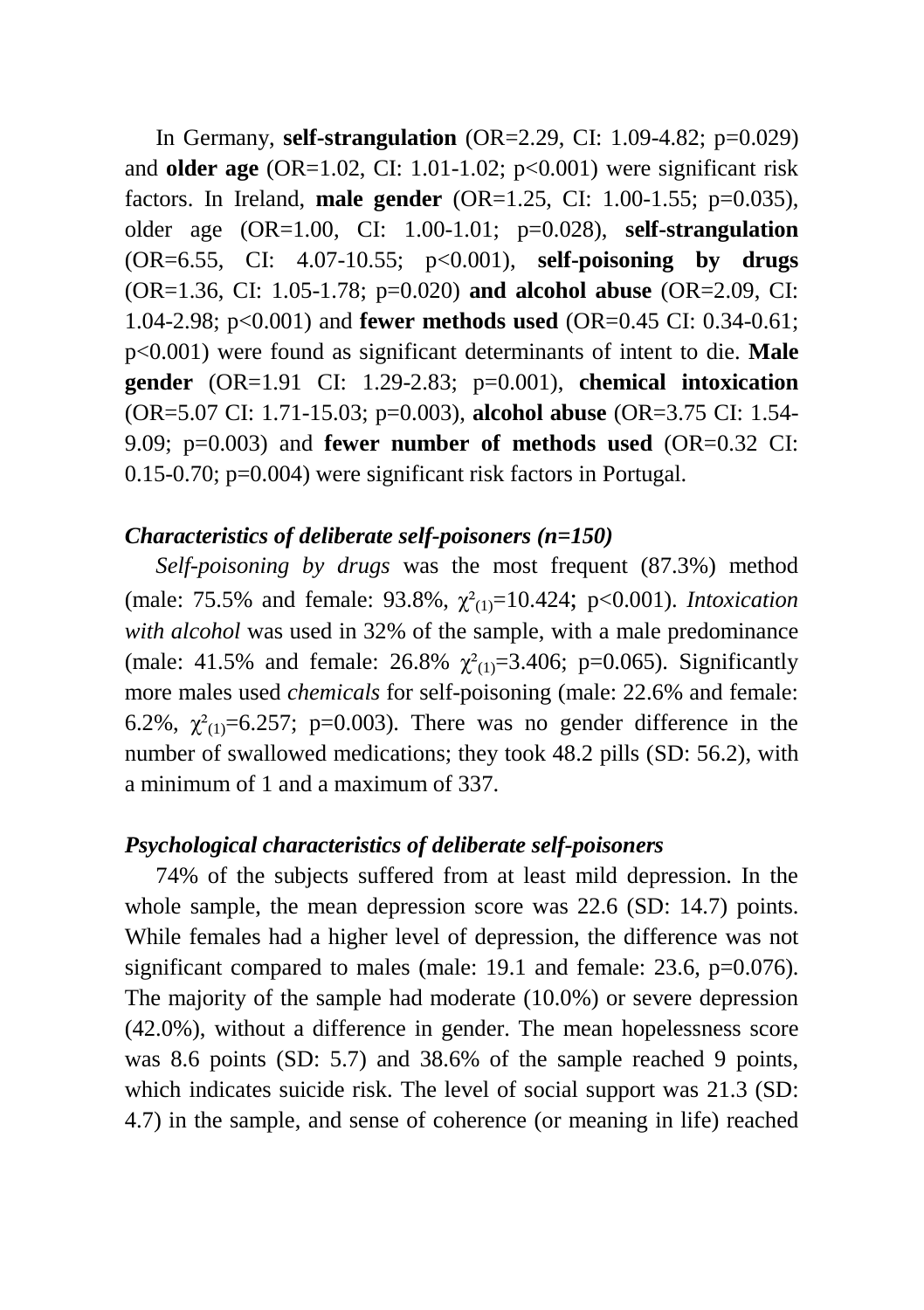8.7 (SD: 4.0) points. There was no gender difference in the level of hopelessness, social support and meaning in life.

43% of the sample were multiple attempters, with at least one previous hospitalization due to deliberate self-harm. Significantly more women than men (women: 50.0% and men: 30.2%,  $\chi^2(1) = 5.470$ ; p=0.019) had at least one previous attempt. 85.6% of females impulsively poisoned themselves, whilst this rate was only 65.4% among males  $(\chi^2_{(1)}=8.177; \text{ p}=0.004)$ . One-fifth of the males were disappointed in the outcome of the attempt, whilst this rate was only 7.6% among the females (men: 22.0% and women: 7.6%,  $\chi^2(1) = 6.061$ ;  $p=0.014$ ).

Significantly more women than men indicated to have a diagnosed mood disorder (men: 26.4% and women: 56.3%,  $\chi^2(1) = 10.291$ ; p=0.001). There was no gender difference in the reported diagnosis of alcohol abuse and other psychiatric problems. More than half of the sample is undergoing a mental health treatment, with a female predominance (women: 62.9% and men: 45.3%,  $\chi^2_{(1)}=4.325$ ; p=0.038). 66% of the subjects smoked regularly, no gender difference emerged. 20% of the patients consumed alcohol regularly, more men than women (men: 34.0% and women: 12.4%,  $\chi^2_{(1)} = 9.986$ ; p=0.002).

### *Reported reason and intent of suicide attempts*

Most of the attempters reported interpersonal conflicts as the reason of their suicide (60.7%) (women: 68.0% and men: 47.2%,  $\chi^2(1) = 6.257$ ; p=0.012). Most of the subjects (45%) reported a *conflict with their partner*. Financial difficulty was indicated in 38.7%, and bereavement in 18% of the cases, whilst 10% indicated the loss of their workplace. 8.6% of the patients made a direct link between physical or mental health problems and suicide, and 8% indicated sleep disturbance. Among family members, conflict with parents and children was a reason in 8% of the sample, in both cases.

Half of the patients wanted to **escape** from an unbearable situation (52%). **Manipulation** or influencing others was the intent in 13.3%,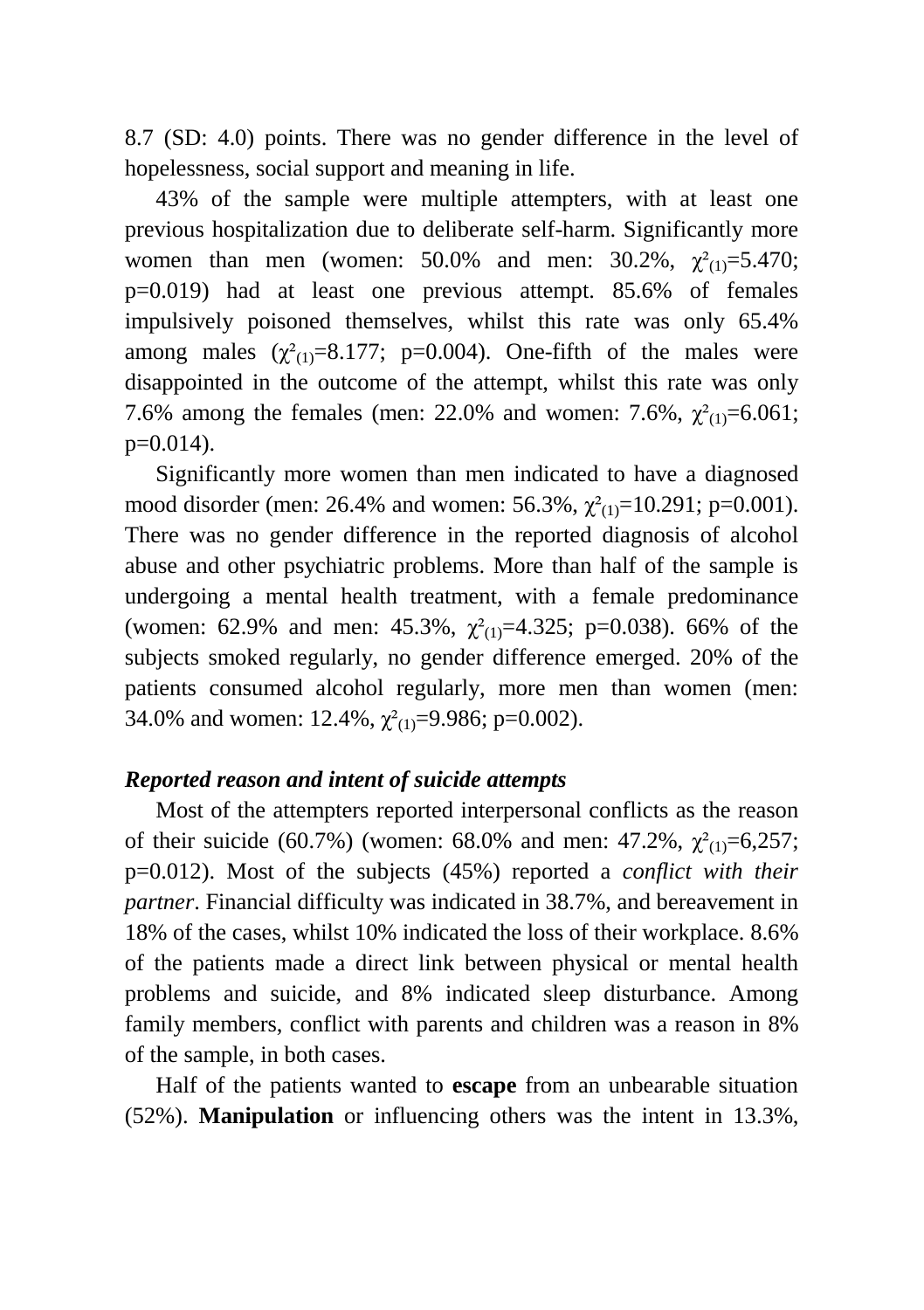while 34.7% had an intent to die. There was no gender difference in the motives.

# *Psychological characteristics of suicidal intent*

People who *wanted to die had* the highest level of depression (29.5 points  $=$  major depression, SD: 14.0), and hopelessness (13.6 points, SD: 5.1), and the lowest level of meaning in life (5.9 points, SD: 3.6). This is the only group that reached 9 points on the hopelessness scale, which indicates suicide risk. They also had the lowest level of social support in the sample (20.2 points, SD: 4.8). One-way ANOVA identified significant differences between the intent categories in the following psychological factors: depression  $(F=13.0, p<0.001)$ , hopelessness (F=47.8, p<0.001) meaning in life (F=24.1, p<0.001). The Bonferroni post-hoc test revealed a significant difference between the intent to die category and the two others, but the escape and manipulation categories did not differ significantly.

# *Interpersonal conflict as a reported precipitating factor*

Similarly to former studies, most of the attempters reported interpersonal conflict (60.7%) as the reason for suicide, and their attempts were more commonly impulsive, than others' (35.7% and 67.2%,  $\chi^2_{(1)}$ =7.782; p=0.005). Furthermore, they had an intent to die less frequently (27.5% and 72.5%,  $\chi^2_{(1)}=4.393$ ; p=0.036) and were less disappointed that they survived the attempt (38.9% and 63.7%,  $\chi^2_{(1)}$ =4.054; p=0.044). Interpersonal conflict, with a manipulative intent, was the reason for suicide among almost all attempters (95%).

# *Effects of interpersonal conflict on depression*

There was a high prevalence of depressive symptoms in the sample: a mean score of 22.6 (SD=14.7) points. ANOVA revealed the main effects to be gender  $(F_{(1,149)}=5.515, p=0.020, \eta^2 = 0.04)$  and interpersonal conflict  $(F_{(1,149)}=10.510, p=0.001, \eta^2 = 0.07)$ . Among subjects with interpersonal conflicts, the mean of depression scores showed a significant gender difference  $(t_{(89)}=2.63, p=0.010, \text{mean}=13.8$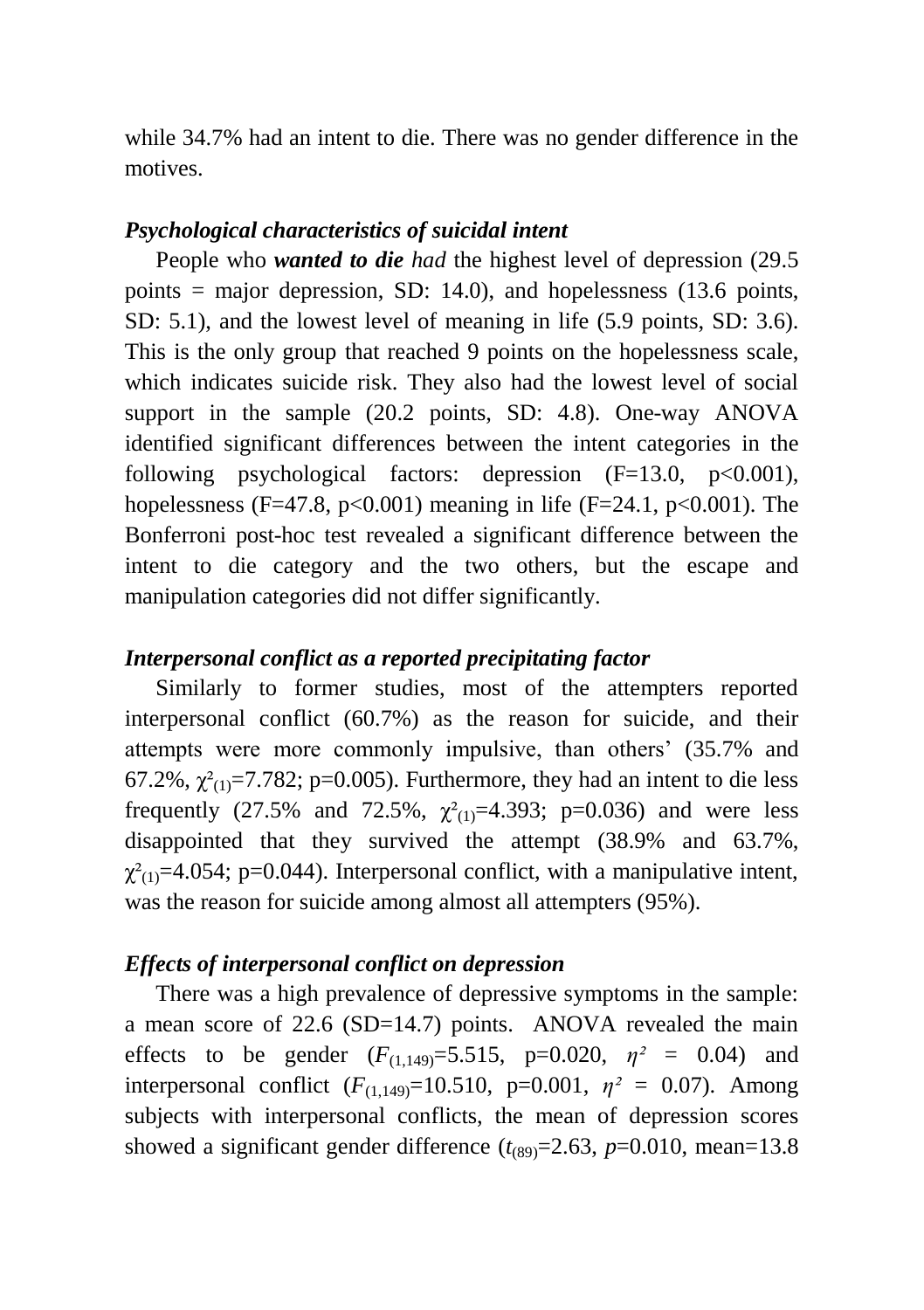for men and 21.7 for women). The presence or absence of interpersonal conflicts also had a significant correlation to the mean of depression scores among men  $(t_{(51)}=2.89, p < 0.010, 13.8$  with and 23.9 without interpersonal conflict) but not among women.

The level of depression among male patients with interpersonal conflicts was significantly lower than that of women, and also compared to men without interpersonal conflicts.

### *Effects of alcohol consumption on depression*

The effects of alcohol consumption and interpersonal conflicts on the level of depression was also investigated. Very few men (15%), but more than half of the women (60 out of 97) reported abstinence. Because of this strong, significant connection between gender and alcohol consumption  $(\chi^2_{(1)}=30.241, p<0.001)$ , the relationship between alcohol consumption and depression was investigated with the utilization of ANOVA. Alcohol consumption and interpersonal conflicts were applied as independent variables. Interpersonal conflicts emerged as a significant effect ( $F_{(1,149)}$ =4.065, p<0.05,  $\eta^2$  = 0.03), and the main effect of alcohol consumption showed only a tendency  $(F_{(1,149)}=2.632)$ , *p*=0.070, *η*<sup>2</sup>=0.040). No interaction effect was found. The Bonferroni post hoc test revealed a significant difference between regular drinkers and occasional drinkers in the level of depression (mean difference=9.016, *p*=0.022).

#### *Predictors of multiple suicide attempts*

Because of the high rate of multiple attempters (43%) in the sample, binary logistic regression analysis was performed to explore potential socio-demographic and psychological predictors of multiple attempts. Of the potential factors examined, **Roma ethnicity** (OR: 3.57, CI: 1.34- 9.50; p=0.011) and **mental health treatment** (OR: 5.46, CI: 1.37-21.69; p=0.016) were significant predictors of multiple suicide attempts.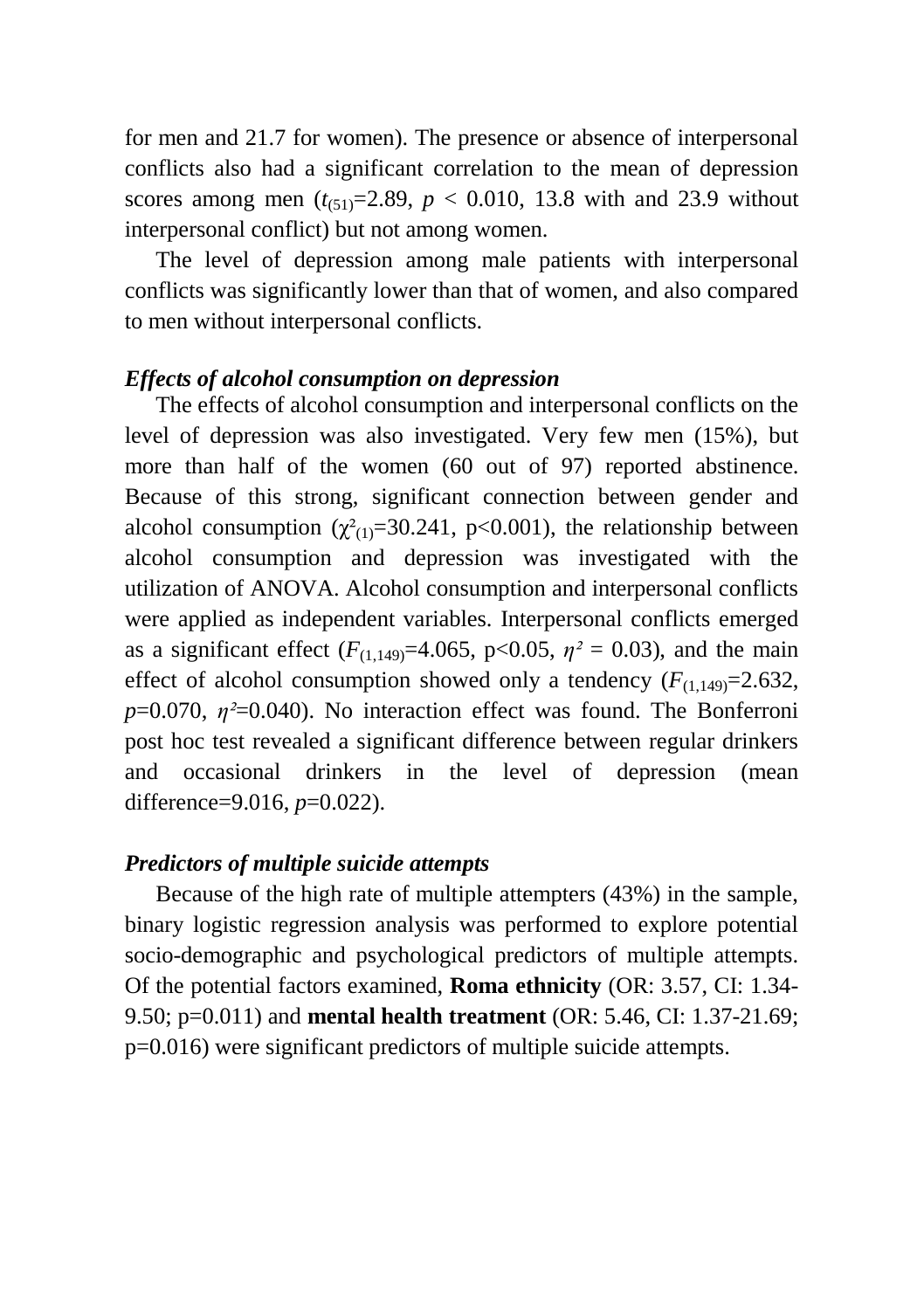# *Ethnic differences in the demographic and psychological characteristics of deliberate self-poisoners*

Since Roma ethnicity was found as one of the most important risk factors of multiple suicidal behaviour, ethnic differences were investigated. Based on the self-reported belongingness ethnicity, subjects were divided into the Romas  $(n=60)$  and non-Romas  $(n=90)$ groups. Romas were significantly younger (34.8 (SD: 11.1) and 44.59 (SD: 13.5), *t*(148)=4.634; p<0.001), had more children (1.77 (SD: 1.6) and 1.18 (SD: 1.2),  $t_{(148)} = -2.474$ ; p=0.014), a lower education level and a higher unemployment rate (53.3% and 36.7%,  $\chi^2_{(1)}=4.072$ ; p=0.044) than non-Romas. There were no significant differences in the methods and reported reasons between the two ethnic groups. Similarly, there was no statistical difference in the level of depression between the two groups (Roma: 21.1 and non-Roma: 22.6, NS), hopelessness (Roma: 8.1 and non-Roma: 8.9, NS), social support (Roma: 20.7 and non-Roma: 21.8, NS) and meaning in life (Roma: 8.4 and non-Roma: 9.1, NS).

Non-Roma patients planned their attempts five times more often (31.5%) than Romas (6.7%) ( $\chi^2_{(1)}$ =13.064; p<0.000) did. This result implies a high rate (93.3%) of impulsive, unplanned suicidal behaviour among Roma patients. Roma patients reported to have 4.2 times more previous suicide attempts than non-Romas  $(3.5 \text{ and } 0.8, t_{(148)} = -4.025)$ ; p<0.000).

An unexpected association between psychiatric diagnoses and ongoing mental health treatment was found. Although Roma patients reported higher rates of ongoing mental health treatment (Roma: 62.2% and non-Roma: 48.3%, p=0.093), the rate of diagnosed mood disorders was lower among them (33.3% and 51.1%,  $\chi^2(1) = 4.618$ ; p=0.032), at least according to the self-report. No significant ethnic difference was found in smoking and alcohol consumption between Romas and non-Romas.

Non-suicidal intent was more common among Romas (Roma: 83.3% and non-Roma: 53.3%,  $\chi^2_{(1)}$ =14.305; p<0.001). Romas wanted to escape from an unbearable situation more often than non-Romas (Roma: 66.7%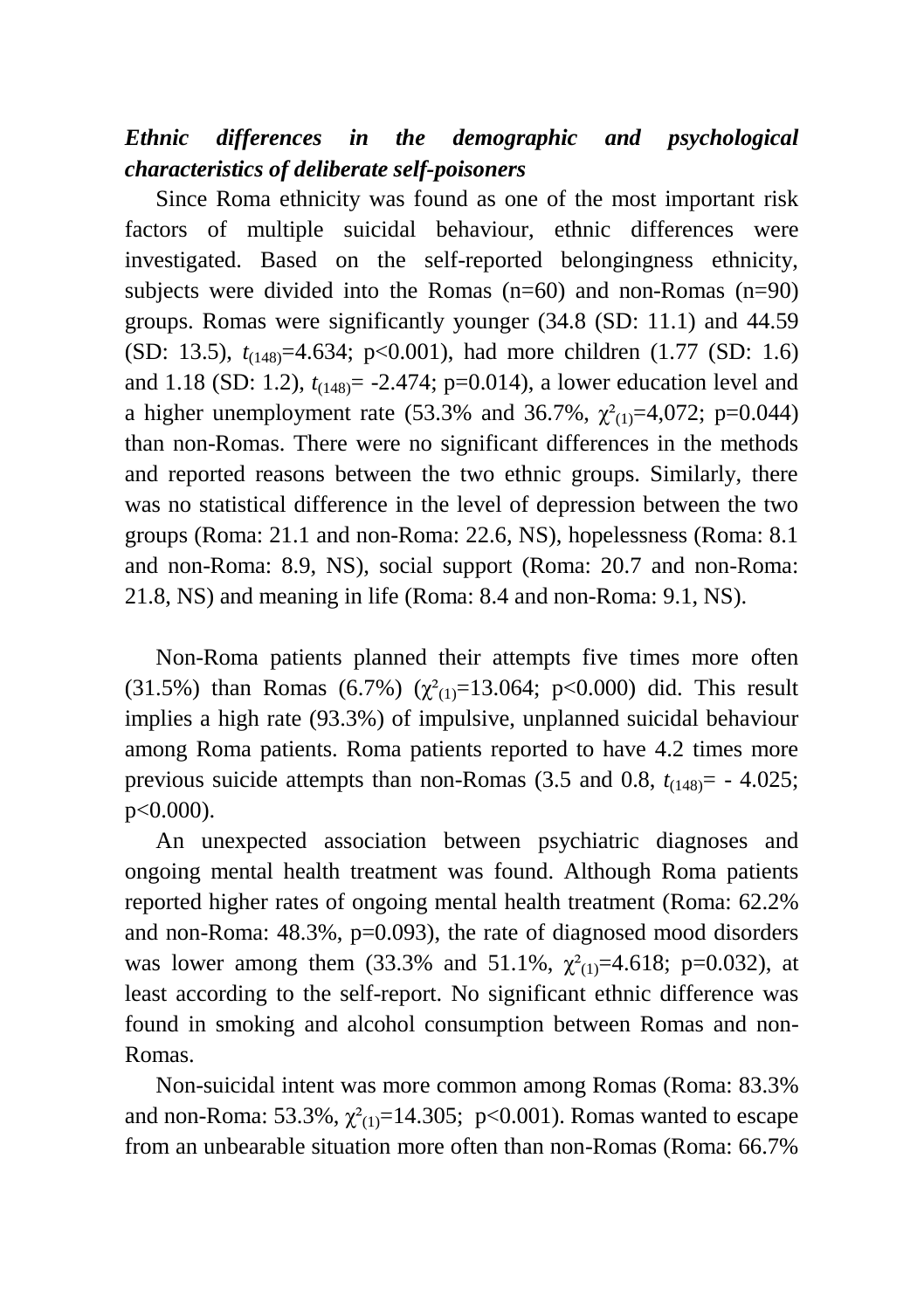and non-Roma: 42.2%,  $\chi^2_{(1)}=8.618$ ; p=0.003), and manipulative intent was statistically identical in the two subgroups (17.7% and 11.1%,  $\chi^2$ <sub>(1)</sub>=0.962; p=0.323).

#### *Comparing first and multiple attempters*

To identify potential risk factors of multiple suicide attempts, the differences in psychosocial indicators between first and multiple attempters were investigated in both ethnic groups. Psychological distress among multiple attempters manifested itself in higher levels of depression (Roma: 26.1 and non-Roma: 26.8), and hopelessness (Roma: 10.4 and non-Roma: 10.5, NS) in both ethnic groups. The level of hopelessness reached 9 points that indicates suicidal risk among them. In the Roma group, multiple attempters had significantly more previous suicides in their families  $(0.2 \text{ (SD: } 0.4)$  and  $(0.9 \text{ (SD: } 1.1), t_{(55)}=2.940)$ ; p=0.005), and were unemployed for a longer time than first attempters (9.4 months and 35.6 months, *t*(58)=2.392; p=0.020). Multiple attempters reported diagnosed mood disorders and ongoing mental health treatment more frequently than first attempters in both ethnic groups. Diagnosed mood disorders were more frequent among non-Romas (Roma: 51.6% and non-Roma: 72.7%,  $\gamma^2$ <sub>(1)</sub>=3,040; p=0.001). Multiple attempter Roma patients had unplanned, impulsive acts more frequently than non-Romas (non-Roma: 57.6% and Roma: 90.3%,  $\chi^2_{(1)}$ =8,787 p=0.003).

# *Risk factors of multiple suicide attempts in the two subgroups*

Potential risk factors of repeated suicidal behaviour were investigated in the Roma subgroup. The analysis found ongoing **mental health treatment** (OR:7.6 CI: 2.4-24.2; p<0.001), **diagnosed mood disorder** (OR: 6.6 CI:1.8-23.7; p=0.002), **hopelessness above 9 points** (OR: 4.0 CI: 1.2-12.7; p=0.016), **major depression** (OR: 3.0 CI: 1.6- 8.8; p=0.035), **smoking** (OR: 5.4 CI: 1.5-19.7; p=0.006), **family history of suicide** (OR:4.9 CI: 1.4-16.5; p=0.007) and **long-term unemployment** (OR: 4.6 CI: 1.4-14.6; p=0.007) as significant risk factors.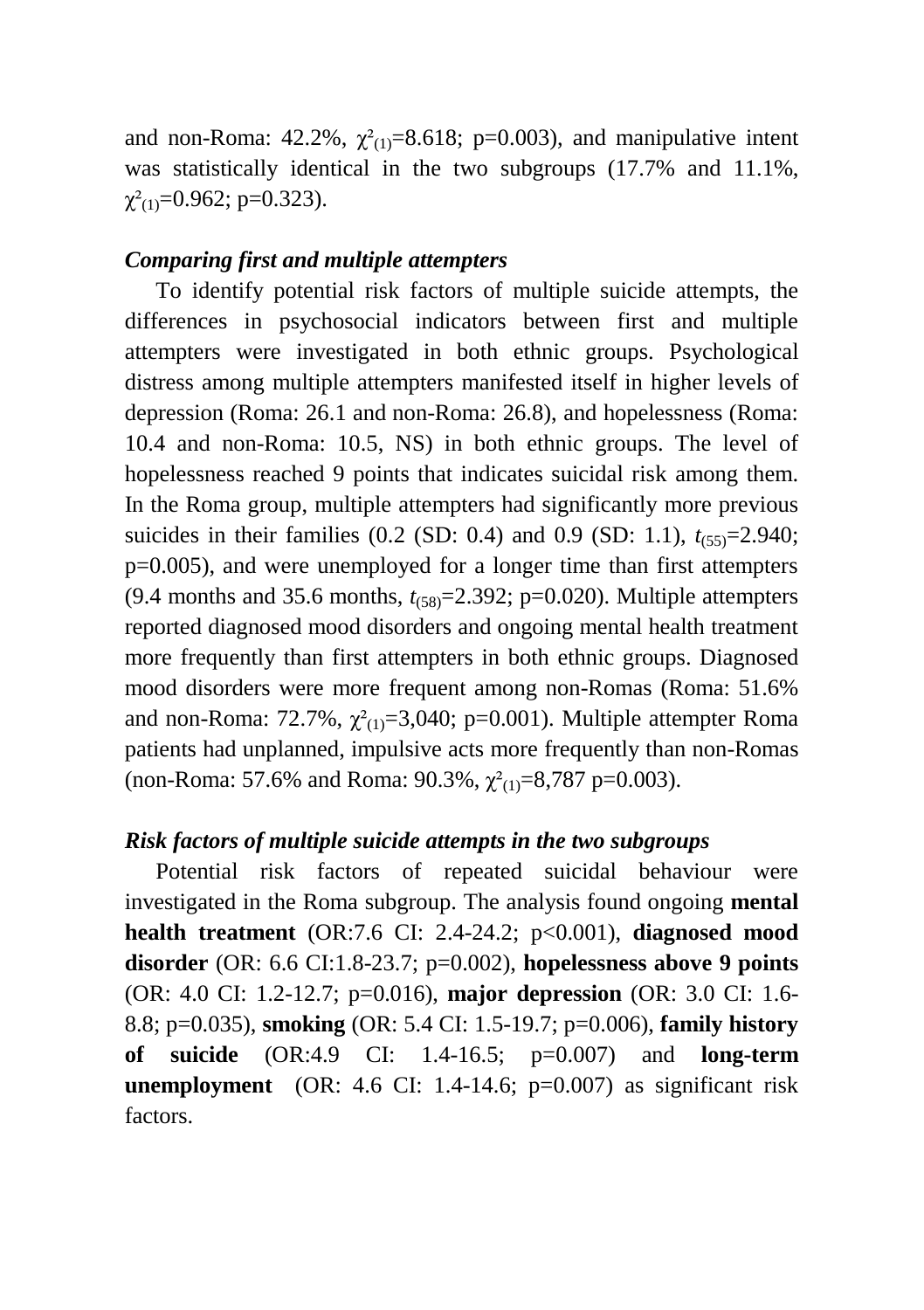Out of these factors in the non-Roma subgroup only **major depression** (OR: 3.1 CI: 1.2-7.6; p=0.012), **hopelessness** (OR: 4.4 CI: 1.7-11.3; p=0.041**)**, **mental health treatment** (OR: 8.3 CI: 2.5-26.9; p<0.001), and **diagnosed mood disorder** (OR: 4.4 CI: 1.7-11.3; p=0.001) were significant. Smoking, family history of suicide, and long term unemployment were found to be risk factors for multiple suicide attempts in the Roma subgroup only.

# **Conclusions**

Based on the results of the present study, my conclusions are as follows:

- 1. Certain demographic indicators (male gender, isolation, low educational level, Roma ethnicity, unemployment) increase the risk of suicidal behaviour.
- 2. Intent to die is more common among men, which is confirmed by more violent methods, a more often verbalized wish to die, disappointment about survival and higher rates of unplanned attempts.
- 3. Patients with intent to die have a higher level of depression, hopelessness and a lower level of sense of coherence compared to the other two categories with no intention to die. This result draws attention to an increased suicidal risk in this subgroup. In the Hungarian sample, previous suicide attempts were found as a significant risk factor for serious intent to die. Despite its importance, information about preceding suicidal acts was found only less than half of the suicide attempters in the context of clinical practice.
- 4. As precipitating factors, subjects reported interpersonal and financial problems most frequently. These factors were found as risk factors of escaping from an unbearable situation. This result identifies this intent category as a maladaptive problem-solving mechanism in the development of deliberate self-poisoning.
- 5. Male patients indicating interpersonal conflict had a significantly lower level of depression than any other subgroup in the sample. This data shows that a lack of adequate conflict-solving skills may be a more significant influencing factor in such acts than depression.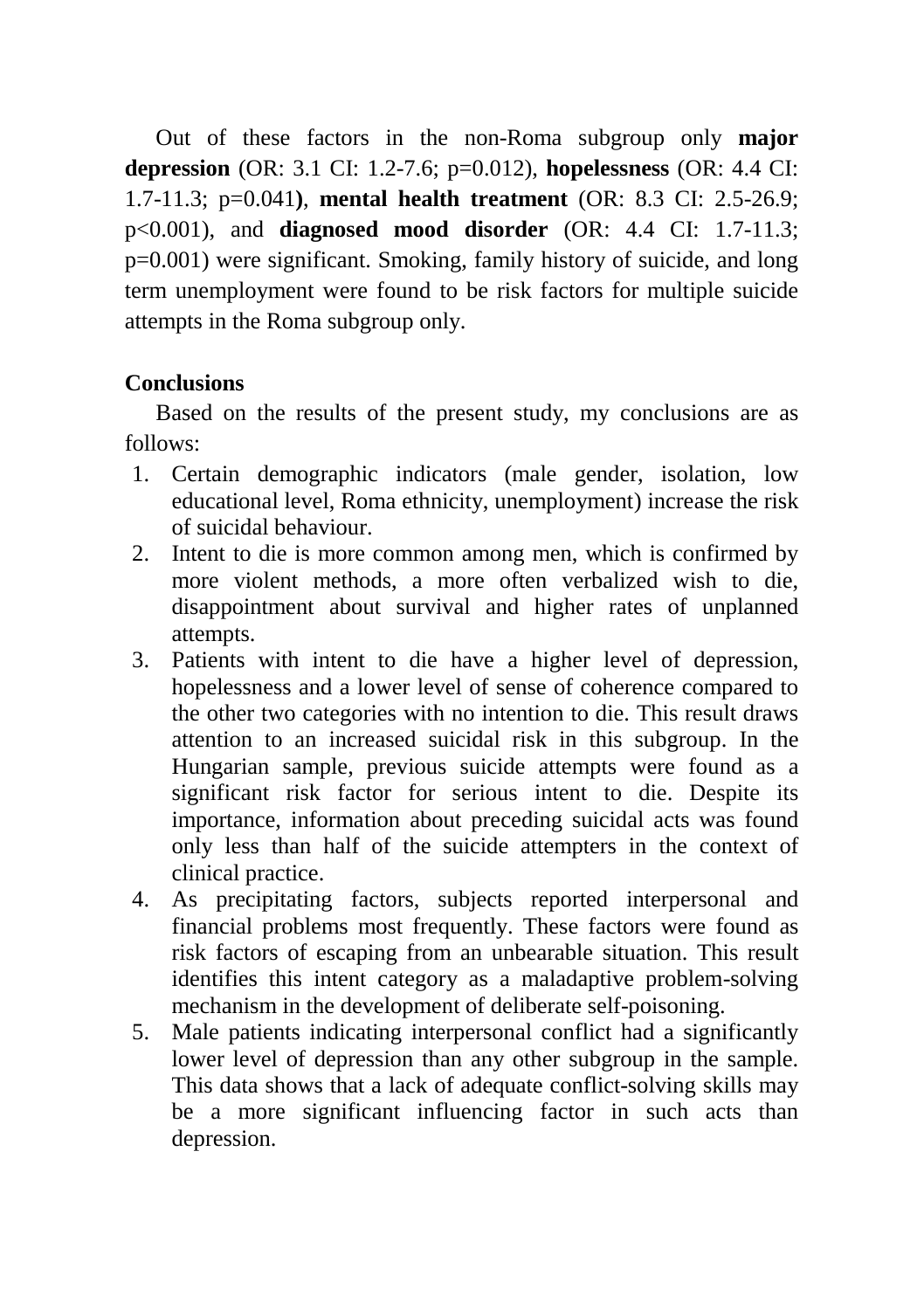- 6. In the Hungarian sample, half of the women and one-third of the men were multiple attempters, which was found as a significant risk factor for the intent to die. Roma ethnicity and mental health treatment were found as risk factors for multiple suicidal attempt behaviours.
- 7. Compared to the non-Romas, four times more previous suicide attempts and significantly different suicidal intents draw the attention to the dissimilar cultural characteristics of Roma patients. The importance of intrafamilial relationship models underlines this observation as well.
- 8. Although there were no significant gender and ethnic differences in the level of depression, the rate of diagnosed mood disorder was significantly lower among Romas than non-Romas, and among male than female patients. Mood disorder was found as a risk factor for multiple suicide attempts.

# **Recommendation for suicide prevention**:

- 1. *Screening and treating mental health problems* should be more stressed in the national suicide prevention programs, with a special focus on mood disorder and hopelessness. This demand is especially urgent in the case of Romas and men.
- 2. *Information about previous suicide acts* as they are risk factors for suicidal intent – should be part of the anamnesis recording of high risk groups.
- 3. *Recognizing suicidal intent/motivation* and the acute crisis care of patients with intent to die should be more pronounced in suicide intervention.
- 4. *Improving conflict-management skills* should be more stressed in suicide prevention. Programs focusing on preventing depression could evade a group of suicide attempters who do not suffer from depression. Suicidal behaviour in this group of attempters can be perceived as an inadequate coping strategy.
- 5. Primary and secondary suicide prevention programs should take into consideration the *special needs of minority groups*, which may be the cause of their diverse suicidal behaviours.
- 6. Higher rate of undiagnosed and untreated depression among Roma patients and increased deficiency in their problem-solving skills should be an important part of their suicide prevention.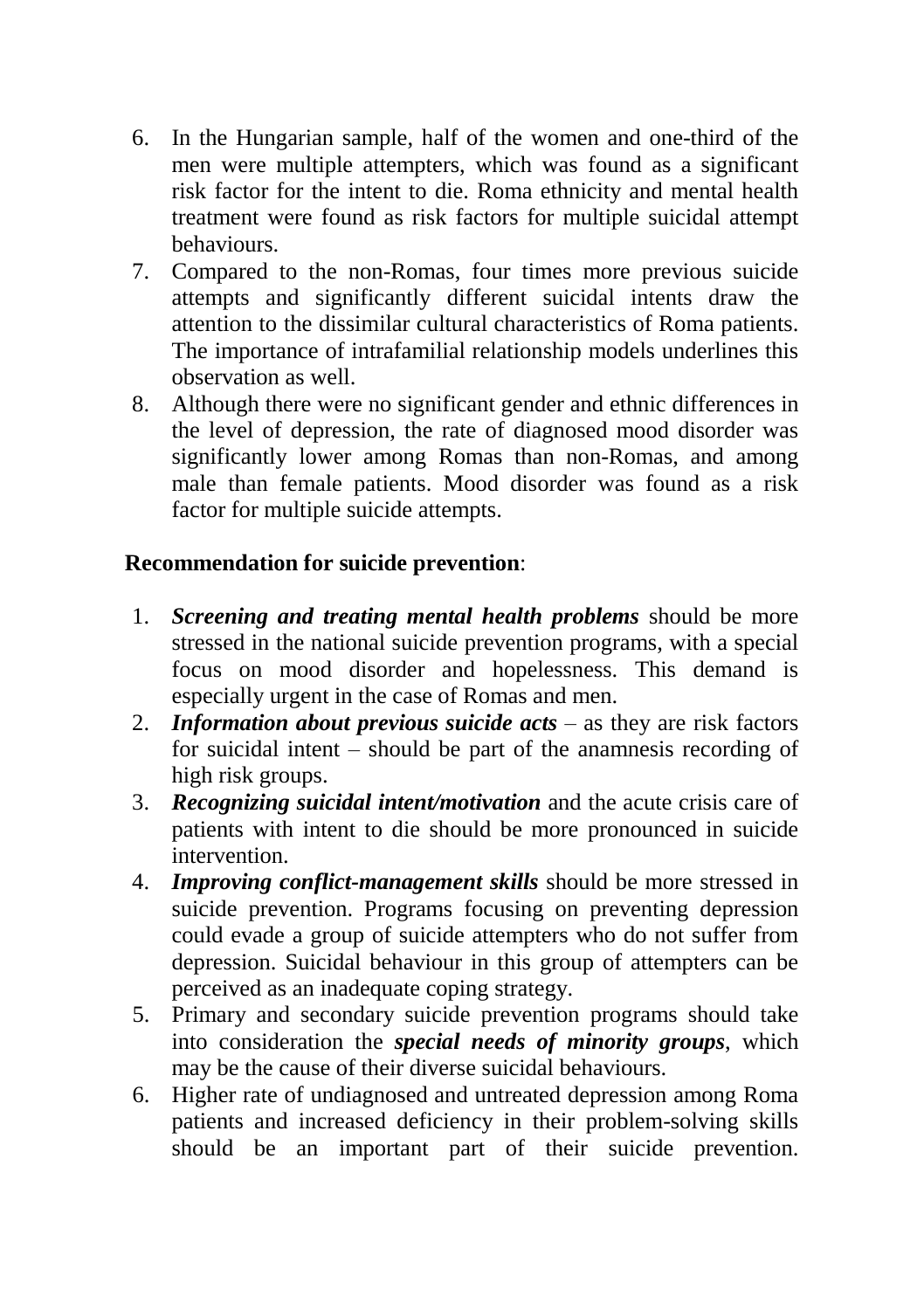Intrafamilial relationships could be a central part of more effective health promotion and suicide prevention.

### **Publications related to the topic of the dissertation**

**Tóth MD,** Ádám Sz, Birkás E, Székely A, Stauder A, Purebl Gy (2014) Gender differences in deliberate self-poisoning in Hungary: analyzing the effect of precipitating factors and their relation to depression. *Crisis, 35* (3), 145-153. **IF: 1.48**

Mergl R, Koburger N, Heinrichs K, Székely A, **Tóth MD**, Gusmao R, Quintao S, Arensman E, Coffey C, Maxwell, M., Varnik, A., Audenhove C, McDaid D, Sarchiapone M, Schmidtke A, Genz A, Coyne J, Hegerl U. (2015) What are reasons for the large gender differences in the lethality of suicidal acts? An epidemiological analysis in four European countries. *Plos One* 10(7), e0129062. **IF: 3.23**

Tóth MD, Ádám Sz, Zonda T, Birkás E, Purebl Gy (2016): Risk factors for multiple suicide attempts in Hungary: The role of Roma ethnicity. *Transcultural Psychiatry (In press)* **IF: 2.11**

# **Other publications**

Koburger, N., Mergl, R., Rummel-Kluge, C., Ibelshäuser, A., Postuvan, V., Roskar, S., Székely A, **Tóth MD**, van der Feltz-Cornelis C, Meise U, Hegerl U. (2015) Celebrity suicide on the railway network: Can one case trigger international effects? *J Affect Disord,*185: 38-46. **IF: 3.38**

Arensman E, Koburger N, Larkin C, Karwig G, Coffey C, Maxwell M, Harris F, Rummel-Kluge C, van Audenhove C, Sisask M, Alexandrova-Karamanova A, Perez V, Purebl G, Cebria A, Palao D, Costa S, Coppens E, Mark L, **Tóth M.D**, Gecheva M, Ibelshäuser A, Gusmão R, Hegerl U. (2015) Depression awareness and selfmanagement through the internet: An internationally standardised approach. *JMIR Research Protocols*, 4(3):e99.

Zonda T, Kmetty Z, Lester D, **Tóth MD.** (2015) Effects of Parliamentary Elections on Suicide Rates in Hungary. *Crisis, 23:* 1-4. **IF: 1.48**

**Tóth MD**, Kovács J. (2011) "Magyar kesergő" – Otthon és külföldön tanuló magyar és nem magyar egyetemisták optimizmusának és szubjektív jóllétének összevetése. *Mentálhigiéné és Pszichoszomatika. 12:* 4, 277-298.

Kmetty Z, Zonda T, **Tóth MD.** (2014) Az országgyűlési választások hatása az öngyilkosságokra Magyarországon. *Mentálhigiéné és Pszichoszomatika, 15:* 4, *317- 326.*